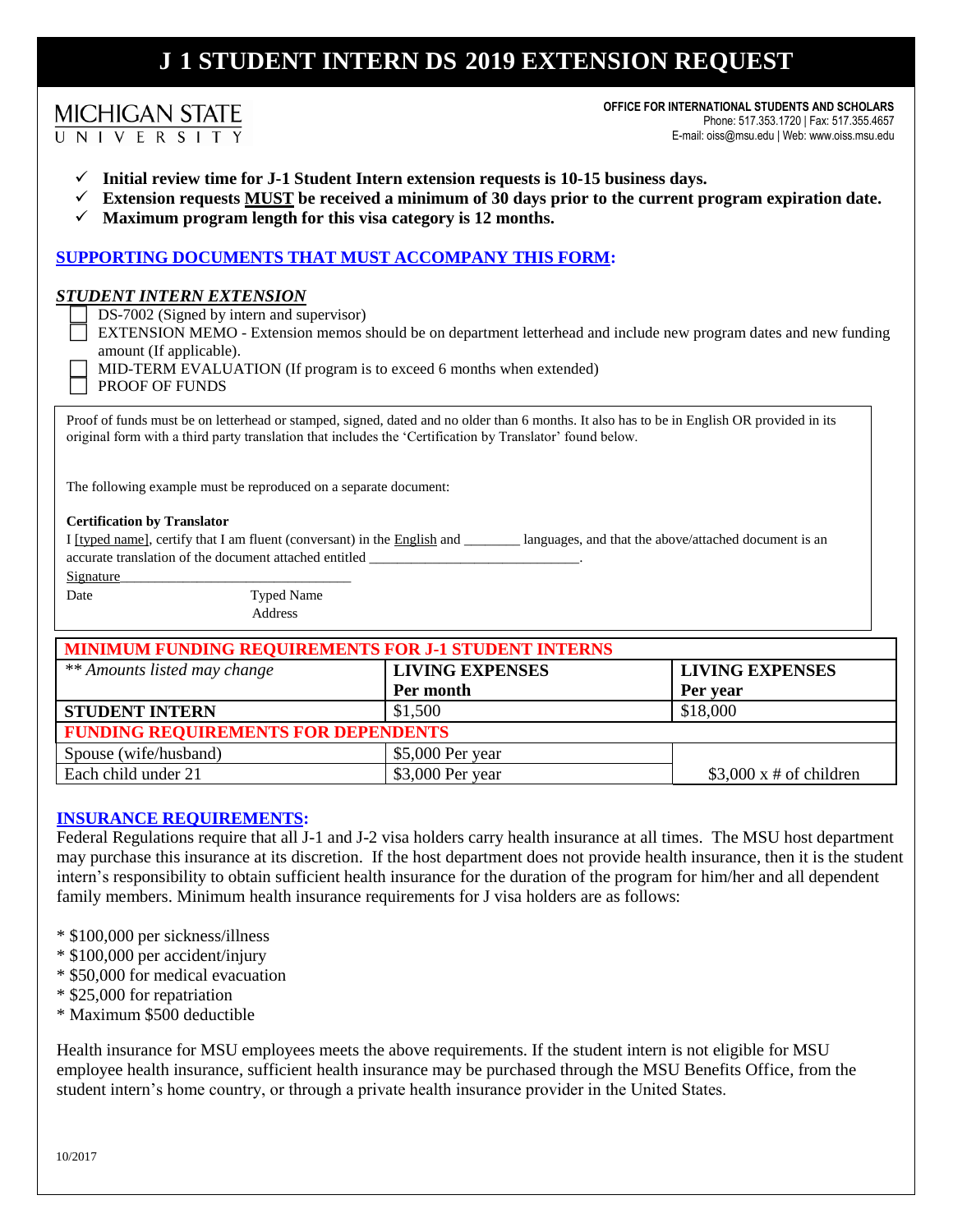## **THIS SECTION TO BE COMPLETED BY THE HOST DEPARTMENT:**

## **J-1 Student Intern Information - Name must be exactly as it appears on the Passport**

| SEVIS ID#: N              |                    |                                       |  |  |  |
|---------------------------|--------------------|---------------------------------------|--|--|--|
| Surname:                  | Given Name $(s)$ : |                                       |  |  |  |
| Female<br>Male            | Date of Birth:     |                                       |  |  |  |
| Country of Citizenship:   |                    | Country of legal permanent residence: |  |  |  |
| U.S. Residential Address: |                    | E-mail:                               |  |  |  |
|                           |                    | Cell Phone Number:                    |  |  |  |

## **WAIVER:**

#### **Has applicant received a waiver of the 2-year home residency requirement?**  $\Box$  Yes  $\Box$  No *\*\*Consult with the student intern. The waiver process is complex and expensive. If they have applied, they will be*

*well aware of this fact.*

**PERIOD COVERED BY THIS FORM: Begin Date:** \_\_\_\_/\_\_\_\_/\_\_\_\_\_ End Date: \_\_\_\_/\_\_

## **SOURCE OF FUNDING FOR THE DURATION OF REQESTED VISIT**

## **MSU Department Funds**: \$

Health insurance provided by Department?  $\Box$  Yes  $\Box$  No

**Student Intern's Government Funds**: \$

**Other Funds**: \$

Source of other funds:

**Personal/Family Funds**: \$

**The department Head/Dean/Chairperson/Director must approve this host arrangement and sign below. In lieu of signature, the department Head/Dean/Chairperson/Director must send OISS an email giving approval.**

| Signature:<br>(Head/Dean/Chairperson/Director) | Person to contact when DS-2019 is<br>ready:             | Please submit this request to 105 International<br>Center in a manila envelope, with the label of<br>"J-1 Request", and in attention to "J-1 Visa                               |  |  |
|------------------------------------------------|---------------------------------------------------------|---------------------------------------------------------------------------------------------------------------------------------------------------------------------------------|--|--|
| <b>Typed Name:</b>                             | Name:                                                   | <b>Program</b> ". If you have additional questions<br>about this process please email:<br>jvisas@msu.edu.                                                                       |  |  |
| <b>Title:</b>                                  | E-mail:                                                 |                                                                                                                                                                                 |  |  |
| Department:                                    | <b>Phone:</b>                                           | Office for International Students & Scholars<br><b>International Center</b><br>427 N. Shaw Lane $-$ Room 105<br>East Lansing, MI 48824<br>Phone: 517-353-1720 Fax: 517-355-4657 |  |  |
| Dept. Address                                  | <b>Preferred contact method:</b><br>E-mail $\Box$ Phone |                                                                                                                                                                                 |  |  |
| <b>Phone:</b>                                  |                                                         |                                                                                                                                                                                 |  |  |
| Date: $\frac{1}{\sqrt{2}}$                     |                                                         |                                                                                                                                                                                 |  |  |
|                                                |                                                         |                                                                                                                                                                                 |  |  |
|                                                |                                                         |                                                                                                                                                                                 |  |  |